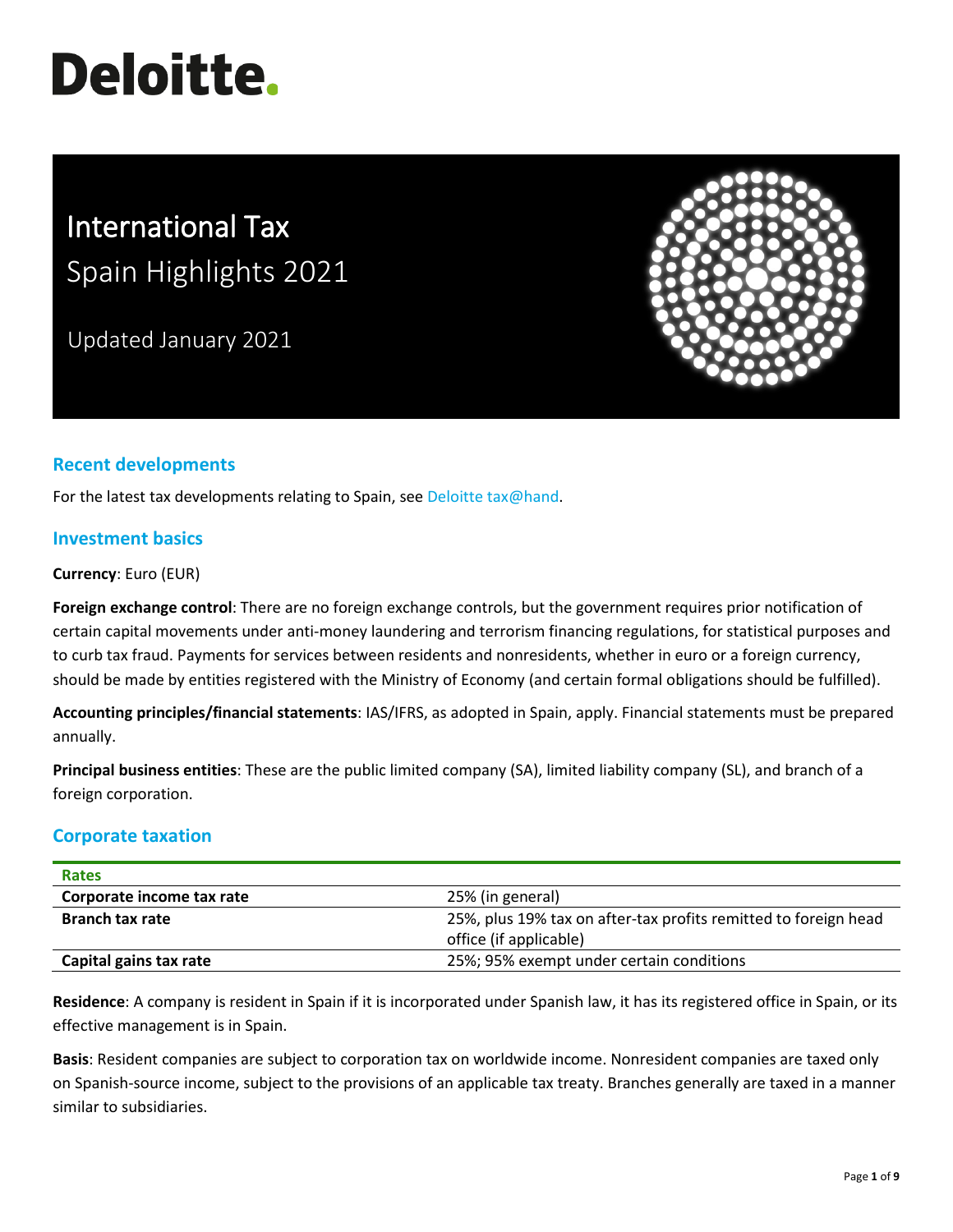**Taxable income**: Taxable income includes worldwide profits (with no distinction made between ordinary business income and any other type of income) less deductible expenses and is based on the income disclosed in the individual company's financial statements. Some expenses are not considered deductible for tax purposes (e.g., restrictions may apply to the deductibility of financing expenses, certain provisions, certain employee benefits, penalties, etc.).

A capitalization reserve, aimed at strengthening an entity's net equity position by keeping retained earnings generally undistributed for a five-year period, grants a reduction in taxable income equal to 10% of the increase in qualifying net equity, provided certain conditions are fulfilled.

**Rate**: The general rate of corporate income tax is 25%. Special rates may apply in certain cases (e.g., banks are subject to a 30% rate).

**Surtax**: There is no surtax.

**Alternative minimum tax**: There is no alternative minimum tax.

**Taxation of dividends**: Dividends received are subject to corporate income tax, but may be partially exempt in certain cases (see "Participation exemption," below).

**Capital gains**: Capital gains are included as part of taxable income. A partial tax exemption is available for capital gains derived from the transfer of shares if certain requirements are met (see "Participation exemption," below). Under the participation exemption, 5% of the capital gains is subject to tax at the standard corporate income tax rate of 25%, resulting in an effective tax rate of 1.25%.

**Losses**: Net operating losses (NOLs) may be carried forward indefinitely. The carryback of losses is not permitted.

NOLs generally may be offset against up to 70% of the taxable base prior to the application and funding of the capitalization reserve. The limit is 50% for taxpayers whose turnover in the previous 12-month period was between EUR 20 million and EUR 60 million; and the limit is 25% for taxpayers whose turnover in the previous 12-month period was greater than EUR 60 million. However, NOLs that do not exceed EUR 1 million may be offset without limitation in any case. The limitation also may not apply in dissolution situations under certain circumstances, or where NOLs are used to offset taxable income in certain debt restructuring transactions.

Additional restrictions may apply if there has been a change in ownership.

**Foreign tax relief**: Resident taxpayers are granted a tax credit for foreign direct taxes incurred that are similar to the Spanish corporate income tax. The credit is limited to the lesser of the tax that would have been payable in Spain had the income arisen in Spain, or the actual foreign tax incurred (provided it does not exceed the applicable tax treaty rate).

**Participation exemption**: Dividends and capital gains from shareholdings in Spanish and foreign subsidiaries may be 95% exempt from taxation (prior to 1 January 2021, a 100% exemption applied, and some taxpayers may remain eligible for a full participation exemption under a transition rule described below). To qualify for the participation exemption, among other requirements, a participation of at least 5% in the subsidiary must be held for at least a one-year period (for dividends, the one-year period may be completed after the dividend payment). Until 1 January 2021, the 5% requirement was deemed to be met if the holding in the subsidiary exceeded EUR 20 million. This special rule no longer applies.

However, under a transition rule, taxpayers with shareholdings acquired in tax periods beginning prior to 1 January 2021 that had an acquisition value of over EUR 20 million but that do not meet the shareholding percentage of 5% may continue to apply the full exemption (if the general requirements are met) for dividends and capital gains in fiscal years 2021 through 2025.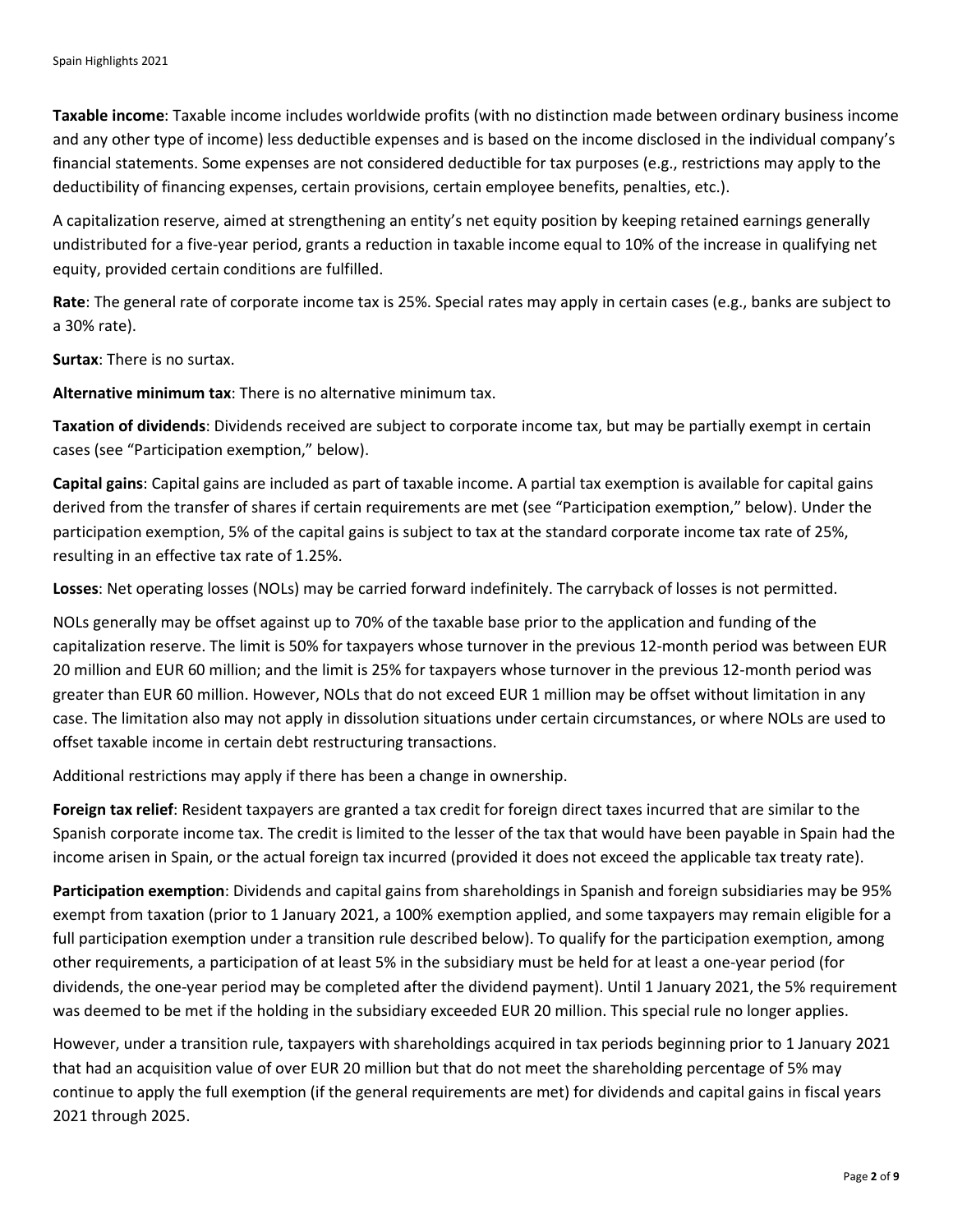For shareholdings in foreign subsidiaries, there are additional requirements that the foreign subsidiary be subject to an income tax similar to the Spanish corporate income tax at a nominal tax rate of at least 10% and not be resident in a tax haven (except in certain cases for EU tax residents). This minimum level of taxation is deemed to be met if the foreign subsidiary is resident in a country that has concluded a tax treaty with Spain and is eligible for treaty benefits.

There are several circumstances in which the participation exemption does not apply or applies with restrictions, such as where the payment of dividends generates a tax-deductible expense at the level of the entity paying the dividend, or, in case of capital gains, where the taxpayer previously has claimed tax-deductible impairments or financial goodwill deductions that are pending recapture, among other things.

**Holding company regime**: A special holding company regime (ETVE) operates to allow dividends paid to nonresidents (other than residents in a tax haven) from foreign income qualifying for the participation exemption to be free from withholding tax. See "Participation exemption," above.

**Incentives**: Available incentives include an R&D tax credit and a patent box regime. Under certain circumstances, the limit of EUR 3 million that may be claimed as a cash rebate for the R&D credit is increased to EUR 5 million.

#### **Compliance for corporations**

**Tax year**: The tax year coincides with the accounting period. The tax period may not exceed 12 months.

**Consolidated returns**: A group of Spanish resident corporations may be taxed on a consolidated basis. To qualify as a tax group, a qualifying company (either resident or nonresident) must own at least 75% of its Spanish subsidiaries, or 70% in the case of subsidiaries listed on a stock exchange. Spanish subsidiaries held indirectly through a foreign intermediary company may be part of a consolidated group, as well as Spanish subsidiaries held, directly or indirectly, by a foreign parent (i.e., "horizontal" tax consolidation). Permanent establishments (PEs) of foreign entities may become members of a Spanish consolidated group if certain requirements are fulfilled.

Dividends, interest, and certain other items of income may benefit from an exemption from withholding tax for companies that are part of a corporate tax consolidated group.

**Filing and payment**: The corporate income tax return must be filed, and taxes paid within six months and 25 days following the close of the fiscal year. Corporations are required to make three advance payments of income tax in April, October, and December each year, with the final payment made when the annual tax return is submitted. Entities with turnover exceeding EUR 10 million in the previous 12-month period generally are required to make a minimum advance payment totaling 23% of their financial turnover (with some exceptional tax adjustments), which may be reduced only by previous advance payments made in the same fiscal year.

**Penalties**: Administrative underpayment penalties range from 50% to 150% of the unpaid tax liability. Specific penalties may be imposed for various infringements of the law. Surcharges, ranging from 5% to 20%, are imposed for late payment of tax due where the payment is made voluntarily by the taxpayer without an investigation by the tax authorities. Late payment interest also generally is levied.

**Rulings**: The tax authorities generally may provide binding advance rulings on the tax consequences of a proposed transaction.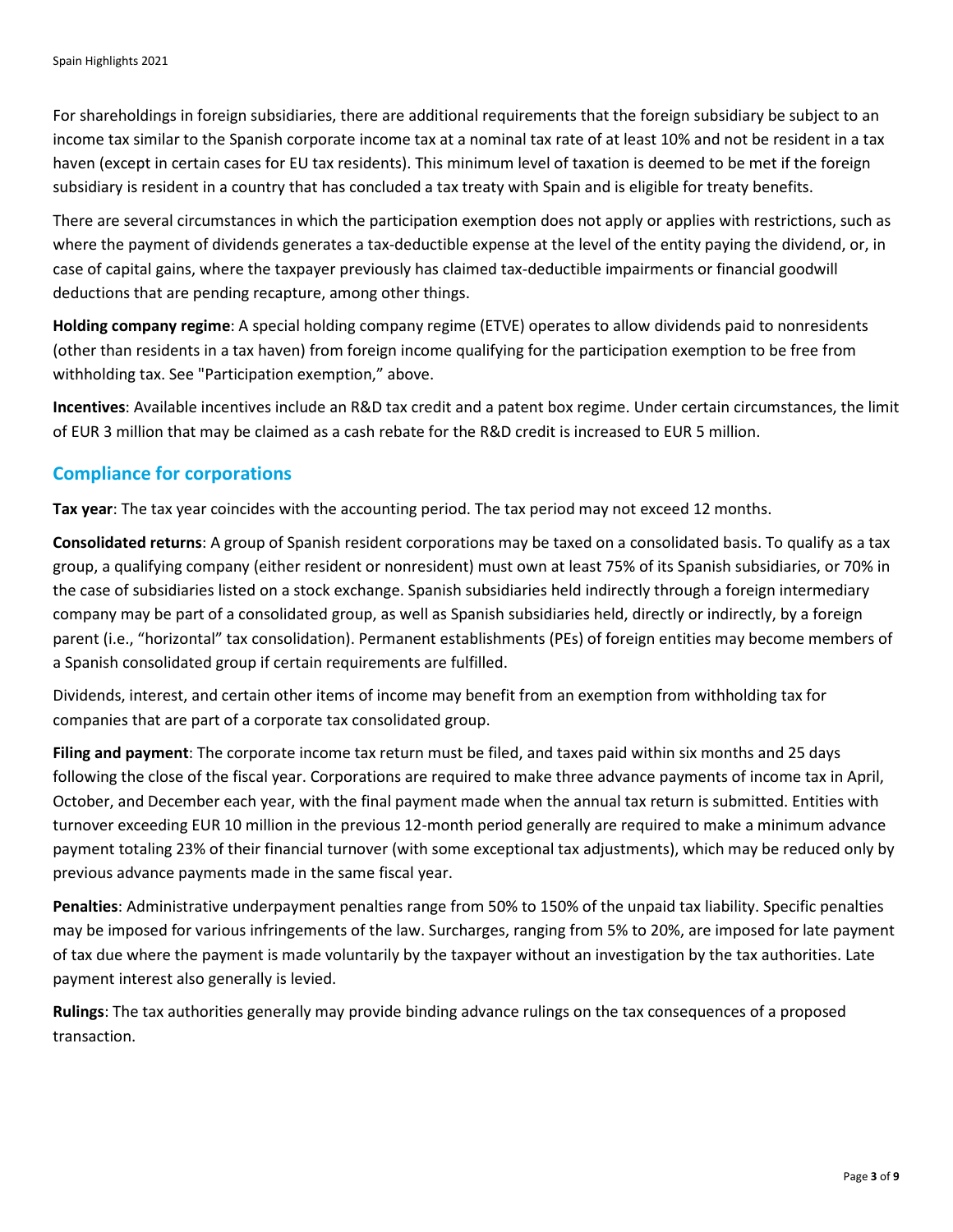#### **Individual taxation**

| <b>Rates</b>                                |                                                |       |
|---------------------------------------------|------------------------------------------------|-------|
| Individual income tax rate (national rate)* | Taxable income (general tax base)              | Rate  |
|                                             | Up to EUR 12,450                               | 9.5%  |
|                                             | EUR 12,450.01-EUR 20,200                       | 12%   |
|                                             | EUR 20,200.01-EUR 35,200                       | 15%   |
|                                             | EUR 35,200.01-EUR 60,000                       | 18.5% |
|                                             | EUR 60,000.01-EUR 300,000                      | 22.5% |
|                                             | Over EUR 300,000                               | 24.5% |
| Capital gains tax rate                      | Progressive rates from 19% to 26% (in general) |       |

**\*** The final tax rates are the sum of the national rate in the table above and the regional rate (not included in the table; see "Rates," below).

**Residence**: Individuals are resident if they spend more than 183 days of the tax year in Spain or if the main center or base of their business, professional activities, or economic interests is in Spain.

There is a rebuttable presumption that individuals are considered tax resident in Spain if their spouse (not legally separated) and/or dependent minor(s) habitually reside in Spain.

**Basis**: Individuals that are residents of Spain are subject to personal income tax on their worldwide income, unless they are subject to a special regime for "inpatriates." Nonresidents are taxed only on Spanish-source income. The tax base is split into two categories depending on the type of income: investment taxable income and ordinary taxable income.

**Taxable income**: Taxable income of individuals includes earned income (e.g., salaries, wages, and business or professional income) and passive/investment income (e.g., dividends, interest, and capital gains).

**Rates:** The final tax rate for taxable income (other than investment income) is the sum of the rate resulting from the national tax rate table above and the local rate resulting from the table approved by the relevant Spanish region, so the final tax rates may vary according to the region where the individual is resident. For example, the maximum tax rate for a Madrid resident would be 45.5% (24.5% national tax rate + 21% regional tax rate).

Taxable investment income (e.g., dividends, interest, and certain capital gains) is subject to progressive rates of 19% on the first EUR 6,000 of income; 21% on income over EUR 6,000 and up to EUR 50,000; 23% on income over EUR 50,000 and up to EUR 200,000; and 26% on income exceeding EUR 200,000.

**Capital gains**: Capital gains generally are included in the investment income taxable base.

**Deductions and allowances**: Specific expenses are deductible from each type of income. In certain cases, a deduction for mandatory social security contributions is permitted. A 30% reduction may be allowed for certain income derived over a period of more than two years, with certain limits, if specific requirements are met.

**Foreign tax relief**: Under domestic legislation, resident taxpayers are granted a tax credit for foreign direct taxes incurred that are similar to the Spanish personal income tax. The credit is limited to the lesser of the tax that would have arisen in Spain, or the actual foreign tax incurred. If the foreign tax incurred exceeds the amount provided for under an applicable tax treaty, the credit will be limited to the amount provided for under the treaty.

In certain cases, an applicable tax treaty, which takes precedence over the domestic legislation, provides for a different mechanism to avoid double taxation (e.g., a progressive exemption).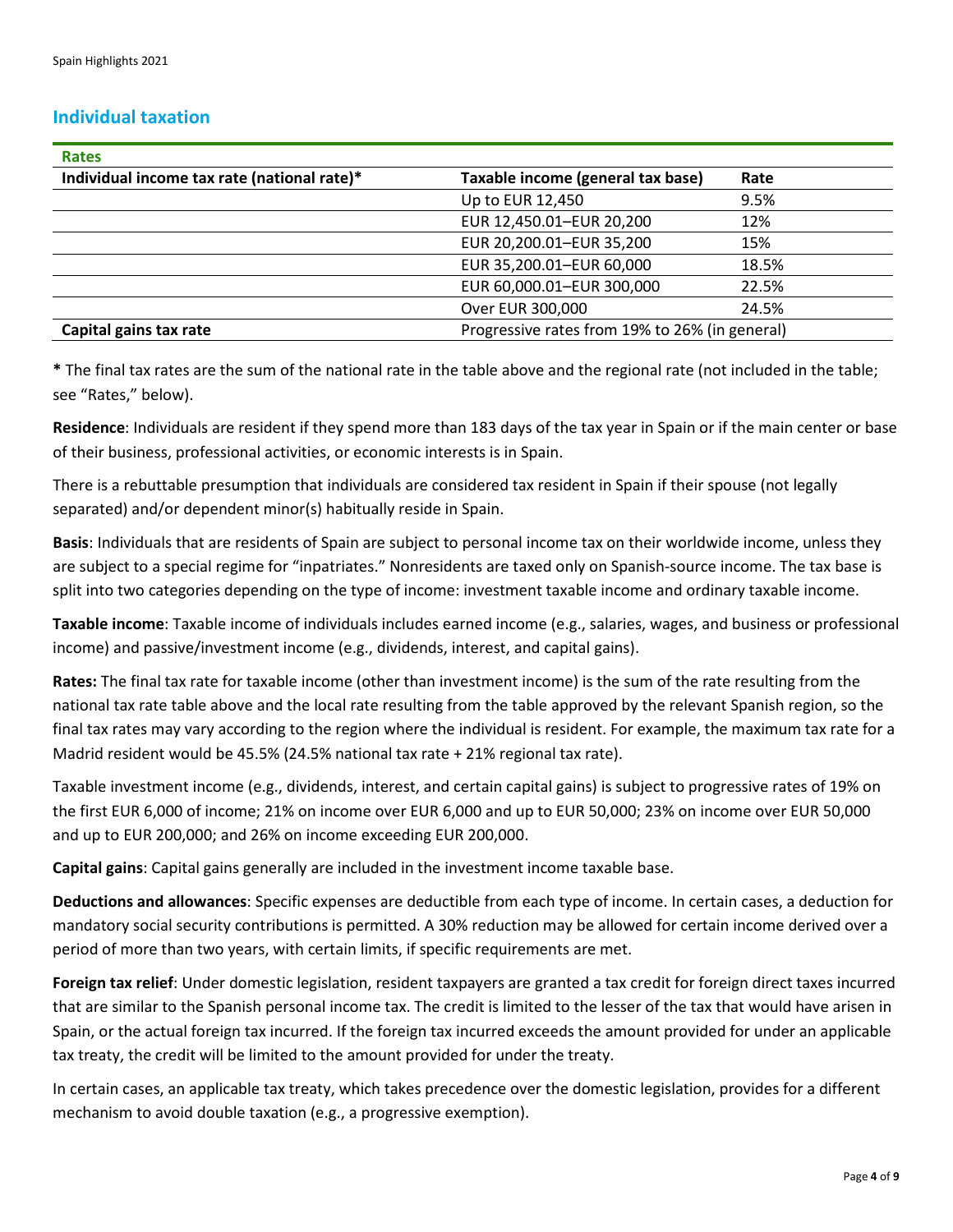#### **Compliance for individuals**

**Tax year**: The tax year is the calendar year.

**Filing status**: Married couples may choose to file jointly or separately if both individuals are considered tax residents in Spain under the general tax regime (i.e., not under a special tax regime, such as the regime for inpatriates). Family groups, as defined in the law, may choose to file jointly or separately if resident in Spain; EU residents also may elect to file joint returns together with their family group, provided certain conditions are met.

**Filing and payment**: Individuals must file a tax return, and the filing and payment window generally opens in early April and closes in late June. The minimum employment income threshold to file a tax return is EUR 22,000. Where the employee has income from two sources, the minimum employment income threshold to file a tax return is EUR 14,000.

**Penalties**: Underpayment penalties range from 50% to 150% of the unpaid tax liability. Specific penalties may be imposed for various infringements of the law. Surcharges ranging from 5% to 20% are imposed for late payment of tax where the payment is made voluntarily by the taxpayer without investigation by the tax authorities. Late payment interest also generally is levied.

**Rulings**: The tax authorities generally may provide binding advance rulings on the tax consequences of a proposed transaction.

**Other:** Resident individuals must report annually the assets they hold abroad when specific limits are exceeded.

| <b>Rates</b>                   |                  |                   |                                     |                   |
|--------------------------------|------------------|-------------------|-------------------------------------|-------------------|
| Type of payment                | <b>Residents</b> |                   | Nonresidents (not operating through |                   |
|                                |                  |                   | a PE in Spain)                      |                   |
|                                | Company          | <b>Individual</b> | Company                             | <b>Individual</b> |
| <b>Dividends</b>               | 0%/19%           | 19%               | 19%                                 | 19%               |
| <b>Interest</b>                | 0%/19%           | 19%               | 0%/19%                              | 0%/19%            |
| <b>Royalties</b>               | 0%/19%/24%       | 15%/19%/24%       | 19%/24%                             | 19%/24%           |
| Fees for business/professional | 0%               | 7%/15%            | 19%/24%                             | 19%/24%           |
| services                       |                  |                   |                                     |                   |

## **Withholding tax**

**Dividends**: Dividends paid to resident companies and individuals generally are subject to a 19% withholding tax. There are some exemptions, such as where the dividend can benefit from the participation exemption regime, among other things. Nonresidents are subject to a 19% withholding tax, unless a lower rate applies under a tax treaty or the dividends qualify for an exemption under the EU parent-subsidiary directive.

**Interest**: Interest paid to resident companies and individuals generally is subject to a 19% withholding tax. There are some exemptions, such as where interest is paid to certain qualifying lenders, e.g., banks. Nonresident individuals and companies without a PE in Spain are subject to a 19% withholding tax, unless the rate is reduced under a tax treaty or the interest is paid to an EU resident, in which case it is exempt. Interest paid to a resident of the European Economic Area (EEA) also is exempt if the country of residence of the recipient exchanges tax information with Spain.

**Royalties**: Royalties (including payments for technical assistance) qualifying as business income paid to resident companies generally are not subject to withholding tax; royalties not qualifying as business income generally are subject to a 19% withholding tax, while royalties relating to image rights may be subject to a 24% withholding tax. Royalties paid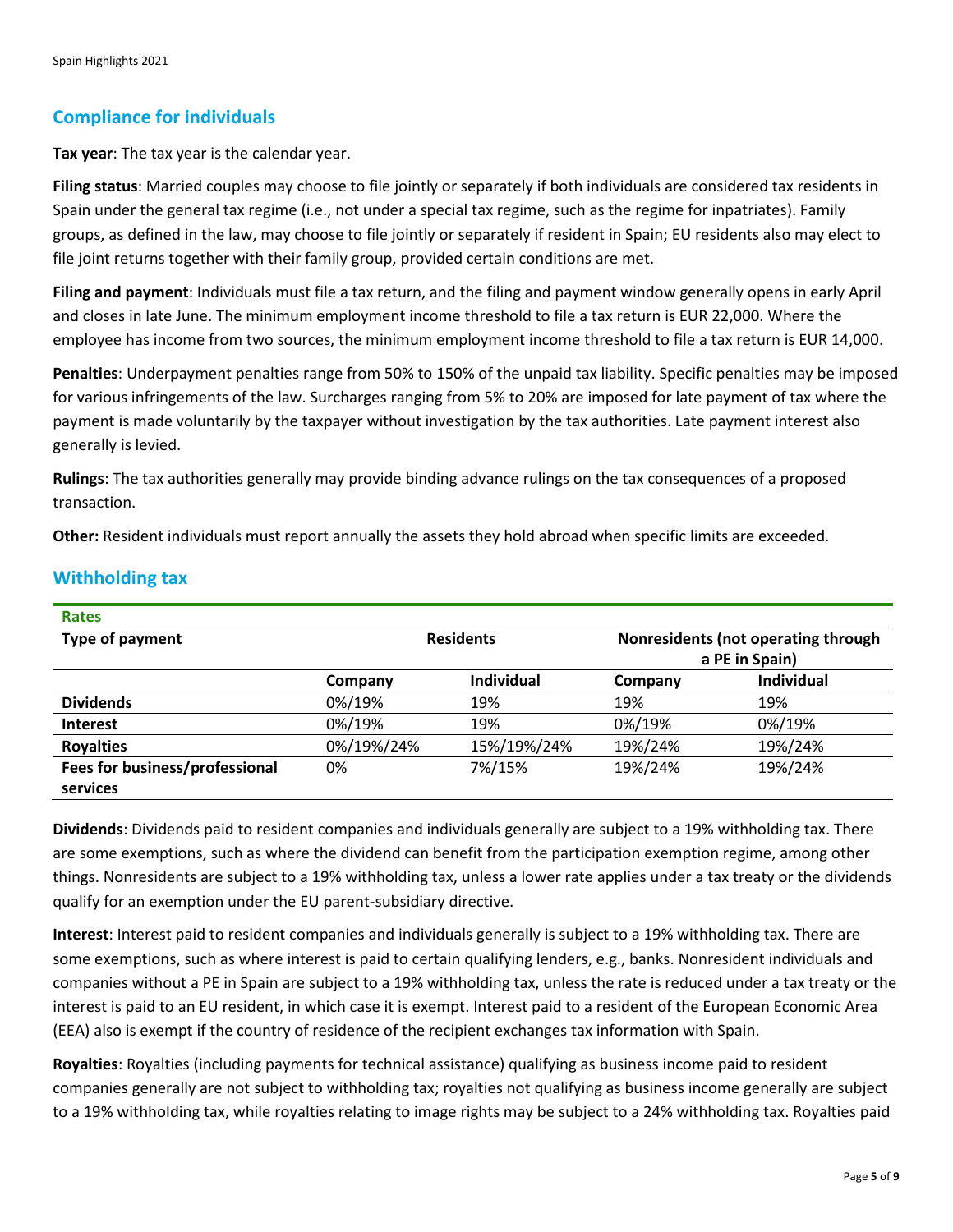to resident individuals generally are subject to withholding tax at a 19% rate, which may be reduced to 15% in the case of income derived from intellectual property by an individual other than the author; a 24% rate applies in the case of royalties relating to image rights. Nonresident individuals and companies without a PE in Spain are subject to a 24% withholding tax (19% if the recipient is resident in the EU, or in the EEA if the country of residence of the recipient exchanges tax information with Spain), unless the rate is reduced by a tax treaty or the royalties qualify for an exemption under the EU interest and royalties directive.

**Fees for services:** See "Royalties," above, for the treatment of payments for technical assistance. Fees for services other than technical assistance that are paid between resident companies and that qualify as business income generally are not subject to withholding tax. Fees for professional services paid to resident individuals generally are subject to a 15% withholding tax (although a reduced 7% rate may apply in certain cases). The withholding tax rate on service fees paid to nonresidents for services related to business activities in the Spanish territory is 24% (19% if the recipient is resident in the EU, or in the EEA if the country of residence of the recipient exchanges tax information with Spain), unless a lower rate or an exemption applies under a tax treaty.

**Branch remittance tax**: The branch remittance tax rate is 19%. The tax applies to after-tax profits paid to a foreign head office, unless the head office is an EU resident or can benefit from a tax treaty and certain conditions are fulfilled.

**Other**: The general withholding tax rate on income paid to nonresidents is 24% (19% if the recipient is resident in the EU, or in the EEA if the country of residence of the recipient exchanges tax information with Spain).

#### **Anti-avoidance rules**

**Transfer pricing**: The transfer pricing rules generally follow the OECD's transfer pricing guidelines. The following transfer pricing methods are permitted: comparable uncontrolled price, resale price, cost plus, profit split, and transactional net margin methods. Taxpayers are required to prepare documentation for related party transactions. Country-by-country reporting obligations apply for entities and groups with an aggregate net turnover of at least EUR 750 million. Advance pricing agreements are possible.

**Interest deduction limitations**: Net interest deductions generally are capped at 30% of tax-adjusted earnings before interest, tax, depreciation, and amortization (EBITDA). However, net interest expense is tax deductible if it does not exceed EUR 1 million per year. Additional restrictions apply for leveraged buyouts and intragroup indebtedness.

**Controlled foreign companies**: A Spanish entity is required to include in its taxable base any income derived by a lowtaxed CFC where there are no material and personnel resources at the level of the CFC. Additionally, certain types of income (e.g., income from industrial and intellectual property, image rights, and technical assistance) are deemed to be passive income and, therefore, subject to the CFC rules even if there are material and personnel resources at the level of the CFC.

**Hybrids**: Corporate tax legislation already includes some provisions tackling hybrid mismatches, such as provisions that may deny a deduction in "deduction without inclusion" cases where related parties are involved. In addition to these particular anti-hybrid provisions (and those that will be introduced by the EU anti-tax avoidance directive (ATAD 2) when its provisions are transposed into Spanish law, which is expected to occur in 2021), the Spanish tax authorities can rely on general anti-avoidance rules to address hybrid situations.

**Economic substance requirements**: There is neither "black letter" law, nor formal guidance in Spain on what would be deemed "appropriate substance." This is considered on a case-by-case basis by the Spanish tax authorities and would be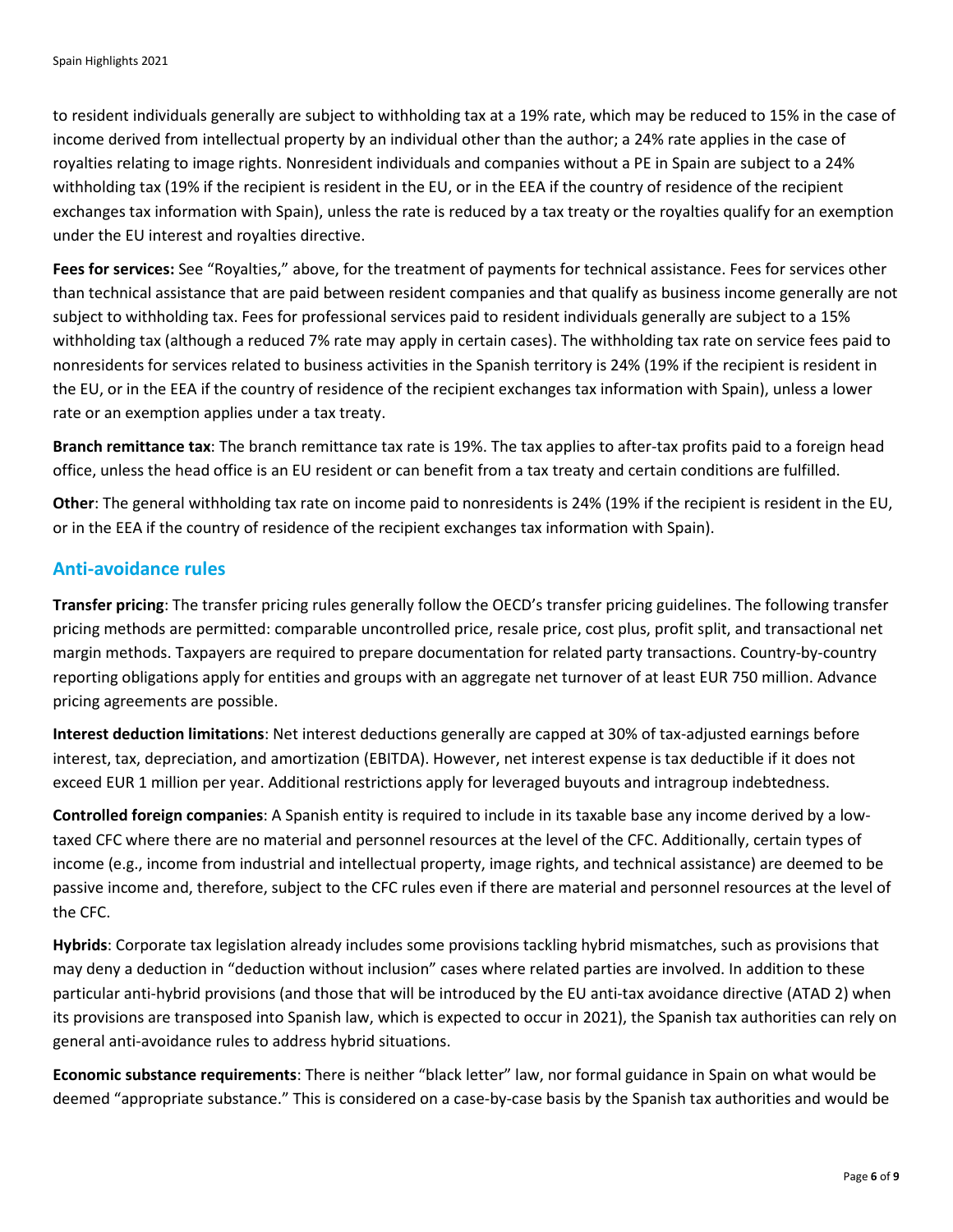relevant, e.g., when benefits under an EU directive or treaty-based exemptions are claimed, or when analyzing potentially abusive structures.

**Disclosure requirements**: See under "Transfer pricing," above. Other disclosure obligations may apply to certain taxpayers. For example, certain structures may fall within the scope of reportable cross-border arrangements under EU Council Directive 2018/822 (modifying Directive 2011/16), commonly known as "DAC 6," which follows the mandatory disclosure rules under action 12 of the OECD/G20 BEPS project. Spain has enacted the provisions of the directive into domestic law, although some developments are still pending (implementation is expected to be completed in 2021).

**Exit tax**: The existing domestic rules provide that, where tax residence is transferred by an entity to another EU member state or to an EEA member state that exchanges information with Spain, the exit tax liability that otherwise would be triggered for unrealized capital gains on the taxpayer's assets may be deferred in certain cases. Individuals may benefit from tax deferral or an exemption where exit tax applies, subject to certain requirements.

**General anti-avoidance rule**: Spain has general anti-avoidance rules that allow the tax authorities to challenge transactions and situations that are considered fraudulent or abusive. The "conflict on the application of the tax rule" provision allows the tax authorities to challenge the tax treatment given by the taxpayer to transactions that, considering the purpose of the parties, can be deemed to have been carried out in an unusual or inappropriate way and that, if compared with a usual or appropriate transaction, do not result in relevant legal or economic differences other than obtaining tax savings. "Sham" transactions (where fraud is committed by intentionally presenting facts other than the true facts, to obtain tax savings) and "tax recharacterizations" (analyzed based on a substance-over-form approach) relating to the legal business carried out by the parties also are covered as part of the overarching general anti-abuse system.

#### **Value added tax**

| <b>Rates</b>         |           |
|----------------------|-----------|
| <b>Standard rate</b> | 21%       |
| <b>Reduced rate</b>  | 0%/4%/10% |

**Taxable transactions**: VAT is imposed on the sale of goods and the provision of services performed by entrepreneurs/professionals within the Spanish VAT territory (i.e., Spain, except for the Canary Islands and the autonomous cities of Ceuta and Melilla, which apply their own local indirect taxes). VAT also is imposed on the intra-EU acquisition and importation of goods.

**Rates**: The standard rate is 21%, with reduced rates of 10% and 4%. Certain transactions are exempt.

**Registration**: Registration is mandatory for entrepreneurs/professionals that carry out transactions that are subject to VAT in the Spanish VAT territory; such entrepreneurs/professionals are considered taxpayers for VAT purposes.

**Filing and payment**: Filing and payment are due on a monthly basis where the turnover in the previous period exceeds approximately EUR 6 million; otherwise, quarterly filing and payment are required. The electronic VAT reporting system (SII) requires the electronic submission via the tax authorities' online platform of billing registries that are part of the VAT ledgers. The information required must be submitted within four calendar days of the issuance of or accounting for each invoice. The SII is mandatory for taxpayers filing monthly returns (i.e., those whose turnover exceeds EUR 6 million), those that have applied for the monthly VAT refund regime (REDEME), and those that are part of a VAT group.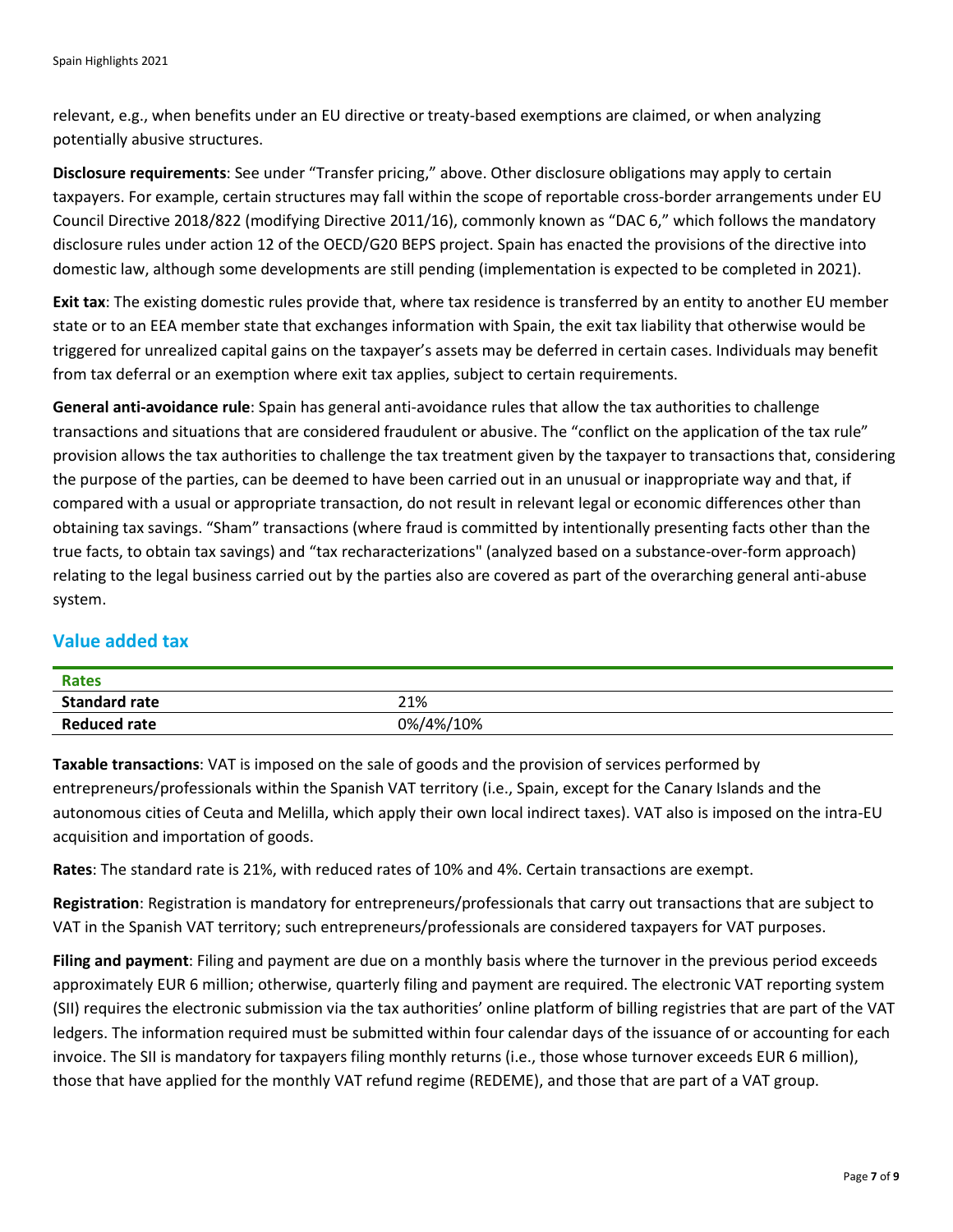#### **Other taxes on corporations and individuals**

Unless otherwise stated, the taxes in this section apply to both companies and individuals.

**Social security contributions**: The maximum contribution base for 2021 for employees contributing to the general social security regime is fixed at EUR 4,070.10 per month, per employee.

For 2021, for an employee whose contract is for an indefinite term, the employer contributes 29.9% of the employee's wages (23.6% for common contingencies, 5.5% for unemployment, 0.2% for the salary guarantee fund, and 0.6% for professional training) and the employee contributes 6.35% (4.7% for common contingencies, 1.55% for unemployment, and 0.1% for professional training). The employer also is required to make a contribution for professional contingencies at a rate between 1.5% and 7.15%, depending upon the nature of the employer's activities.

**Payroll tax**: There is no specific payroll tax, but the employer must withhold tax on income from employment, pursuant to the law.

**Capital duty**: A 1% capital duty generally applies on the reduction of capital and upon the liquidation of a company where there is an allocation to the shareholders of rights and assets. However, incorporation of companies, increases to capital, and equity contributions are exempt from capital duty.

**Real property tax**: Local tax is levied annually on real estate, superficial rights, and administrative concessions on a property. The applicable rate (up to 1.3%) applies on the cadastral value and varies depending on the municipality levying the tax, the category of real estate, and other circumstances.

Nonresident entities that own or hold real property in Spain are subject to a special 3% tax if they are resident in a country classified as a tax haven and the property is not used in a business activity other than leasing, among other conditions.

**Transfer tax**: Companies and individuals pay a 6% transfer tax (which may be increased or decreased (normally increased) depending on the region) on acquisitions from taxpayers that are not VAT payers and on Spanish real estate that is not subject to or is exempt from VAT, including indirect acquisitions in certain cases. The formalization of certain rights is subject to transfer tax at 1% or 4%, depending on the nature of the rights. Transfers of shares generally are exempt from transfer tax, except under certain circumstances where the target company is considered "property rich" and it can be concluded that the share deal had a main purpose of avoiding the transfer tax that otherwise would have been triggered upon a direct transfer of the underlying real estate assets.

**Stamp duty**: Stamp duty is levied at 0.5% of the value of the subject of notarized documents registered in a public register. The tax rate may be increased in different regions and the increased rates range between 0.75% and 3%, depending on the region and the type of transaction. Stamp duty is not levied on transactions subject to transfer tax.

**Net wealth/worth tax**: Spain levies net wealth tax on individuals at a rate established by each autonomous region, which may range from 0.2% to 3.5% of the value of property. Wealth tax is not levied in the Madrid autonomous region. Catalonia has a special tax on nonproductive assets held by companies.

**Inheritance/estate tax**: Inheritance and gift tax is levied where the individuals that are the heirs or donees are resident in Spain or where the inherited or gifted assets are located in Spain. Rates range from 7.65% to 34% (rates in certain regions may be higher). The tax also is imposed on nonresidents receiving assets (e.g., estates) located in Spain. Spain's autonomous regions have the authority to increase or reduce the tax burden.